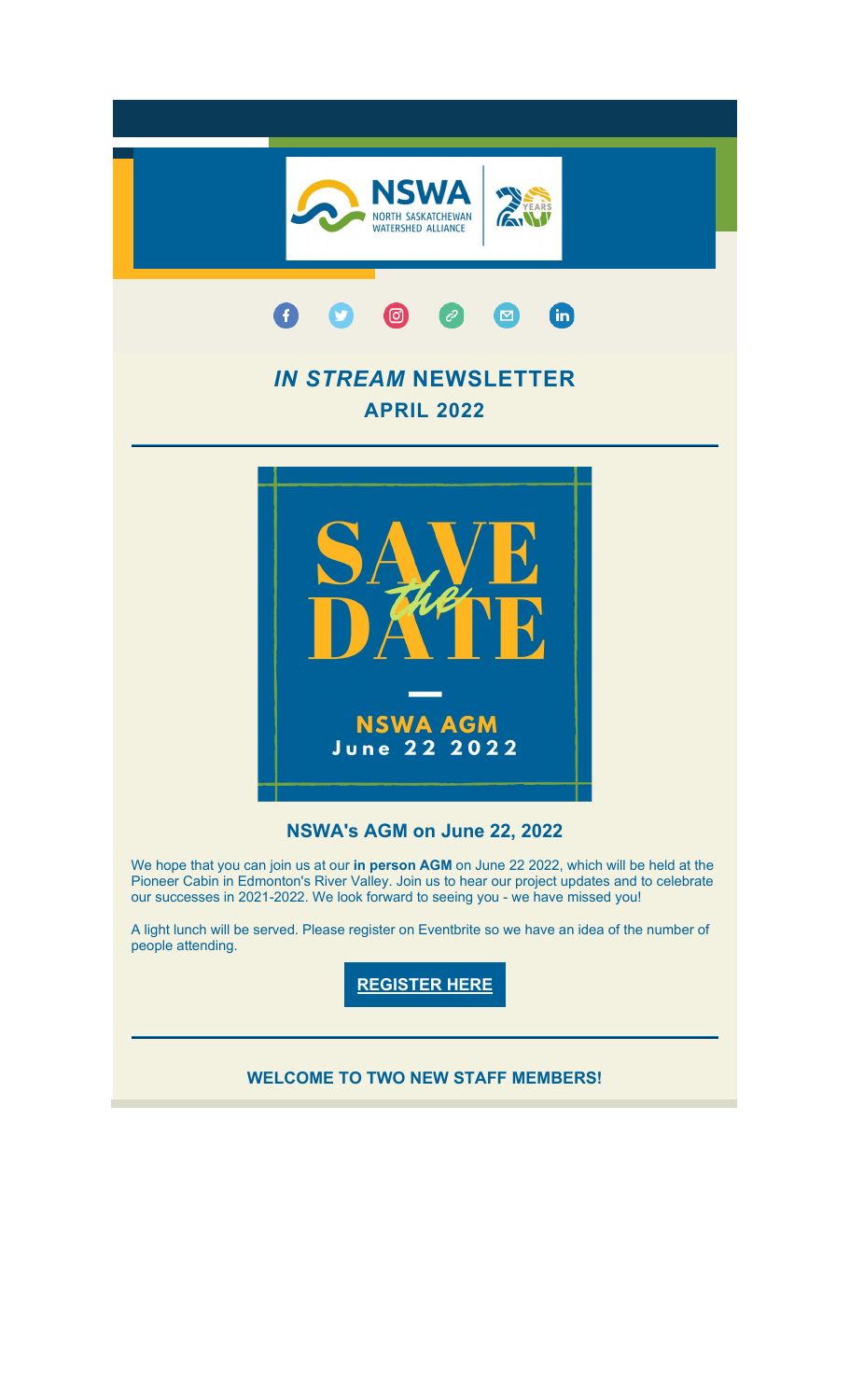# **WELCOME TO TWO NEW STAFF MEMBERS!**



NSWA is happy to welcome two new staff members, Kelsie (on the right) and Rosey! Both join us with a wide range of experience in watershed work and community engagement.

Kelsie has strong roots in environmental stewardship and aquatic ecology. She enjoys connecting with the community, learning new things and exploring the watershed. She looks forward to supporting the NSWA, subwatershed Alliances, the amazing lake groups and the biodiversity and people that call the North Saskatchewan watershed home..

Prior to joining the NSWA, Rosey worked for an Indigenous not for profit supporting community based environmental initiatives, source water protection planning, wastewater management, youth education and outreach activities, and more. She enjoys taking in the watershed's natural landscapes, whether by foot or by paddle, and forming connections to the land and the people that call the watershed home. She is excited to be a member of the NSWA team and is looking forward to supporting and learning more about all of the wonderful work taking place across the watershed!

We look forward to their input and enthusiasm as they work on many projects.



#### **EVENTS THIS SUMMER?**

Does your group or municipality have summer events that you would like NSWA to attend either with a watershed display or to help out? If so please email us at [water@nswa.ab.ca](mailto:water@nswa.ab.ca) and let us know the date of your event, location and a few details and we will be in touch with you. We are looking forward to attending events in person this summer!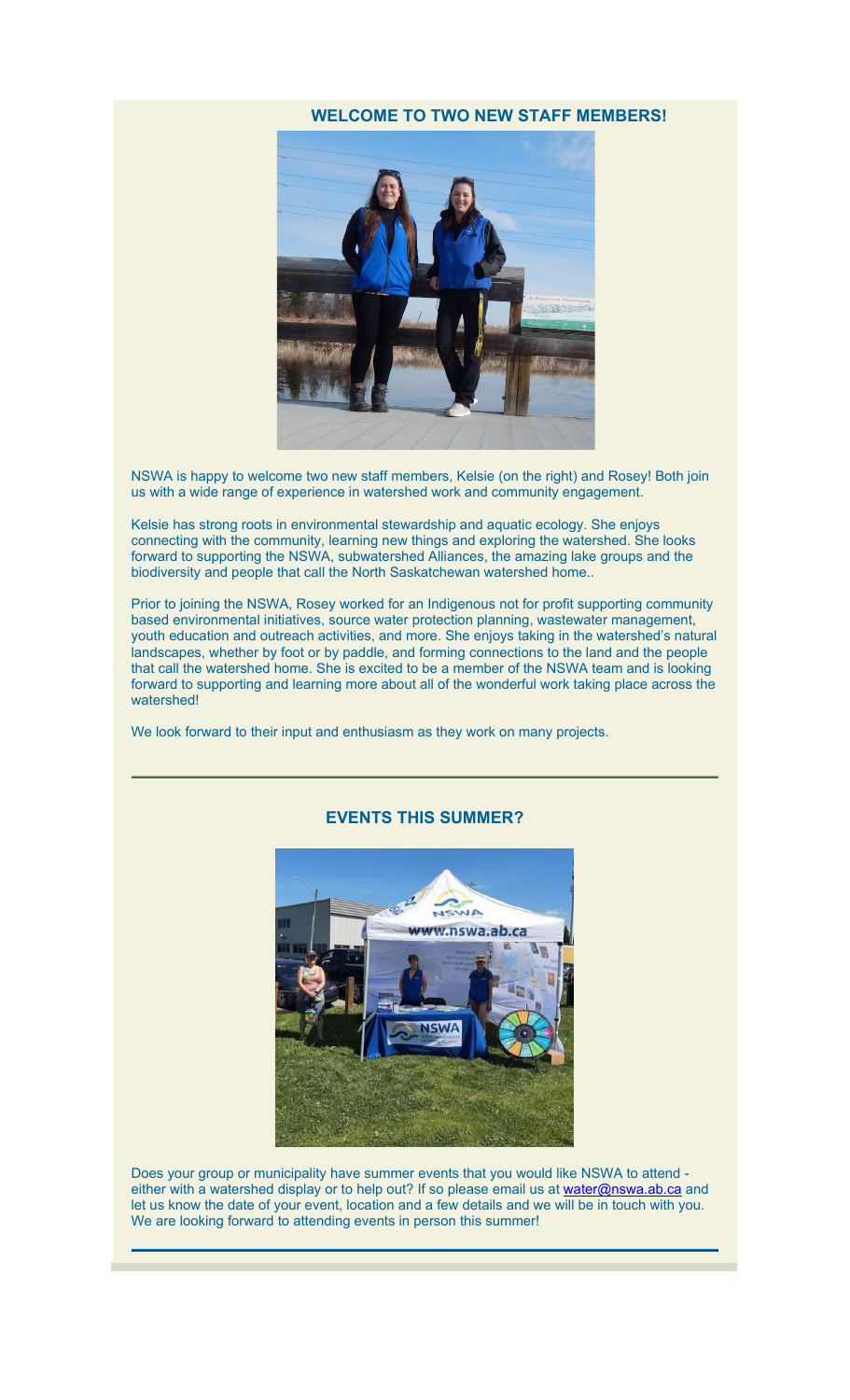### **WATERSHED WEDNESDAYS WEBINARS**



**Our online Watershed Wednesdays Speaker Series** is now over for the winter/spring. The presentations are now posted on our website under *[Resources/Presentations](https://nswa.us14.list-manage.com/track/click?u=7440db212d60f2e49343dcf70&id=82059147a8&e=d25282eaaf)* and the recordings of all of the sessions are on our **[YouTube channel.](https://nswa.us14.list-manage.com/track/click?u=7440db212d60f2e49343dcf70&id=c630934b04&e=d25282eaaf)**

Keep an eye out for our future educational forums and online speaker series this fall.

#### **VERMILION RIVER WATERSHED ALLIANCE**

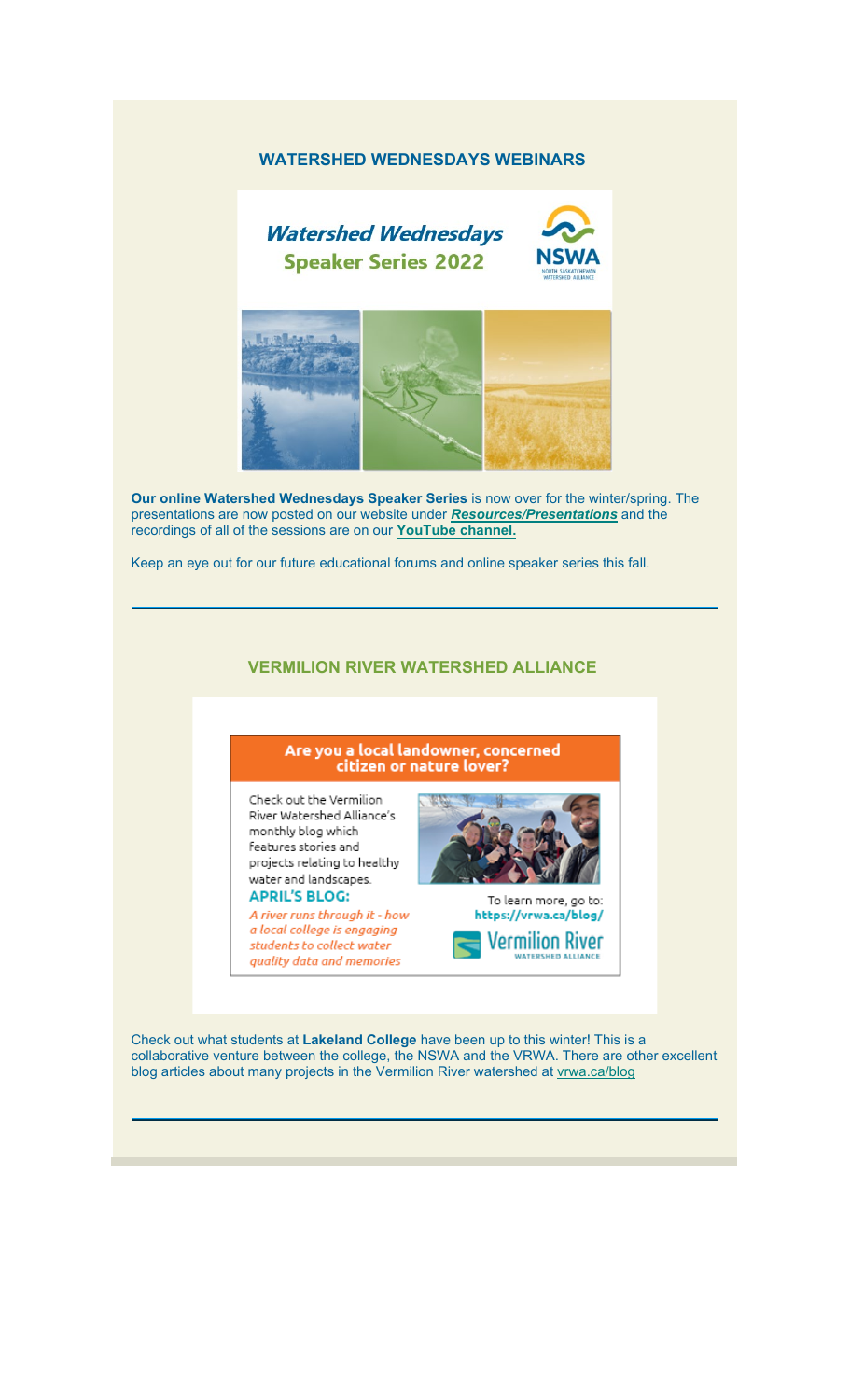

## **RIPARIAN WEB PORTAL TRAINING**

Healthy riparian areas are a key ingredient to a functioning watershed. How healthy are the riparian areas in your region? Where are they functioning? Where do they need restoration?

Over the last two years, we have used satellite imagery to collect Riparian Intactness Data for thousands of kilometers of rivers, creeks, and lakes in the Battle River and North Saskatchewan River watersheds, and beyond!

If you have not yet had a chance to attend one of our **Riparian Web Portal training sessions**, join us on:

**Thursday May 5 and Friday May 6** from 10 a.m. to noon

In the Riparian 101 workshop, you will learn the **Why and How of the Riparian Intactness Assessment Project,** how it applies to your work, and how it can improve the health of our watersheds. This session is a prerequisite for the 102 workshop.

In the102 workshop, you will gain login access to See and Understand the new Riparian Data and be trained on adding your projects to the site.

For more information and to register check this Eventbrite link:



### **WATCH SPRING RETURN!**



The **WaterSHED Water Quality Monitoring program for the North Saskatchewan River**  provides daily webcam updates at 16 monitoring stations on the River. You can watch the ice break up and the snow melting across the watershed from the mountains to the Saskatchewan border!.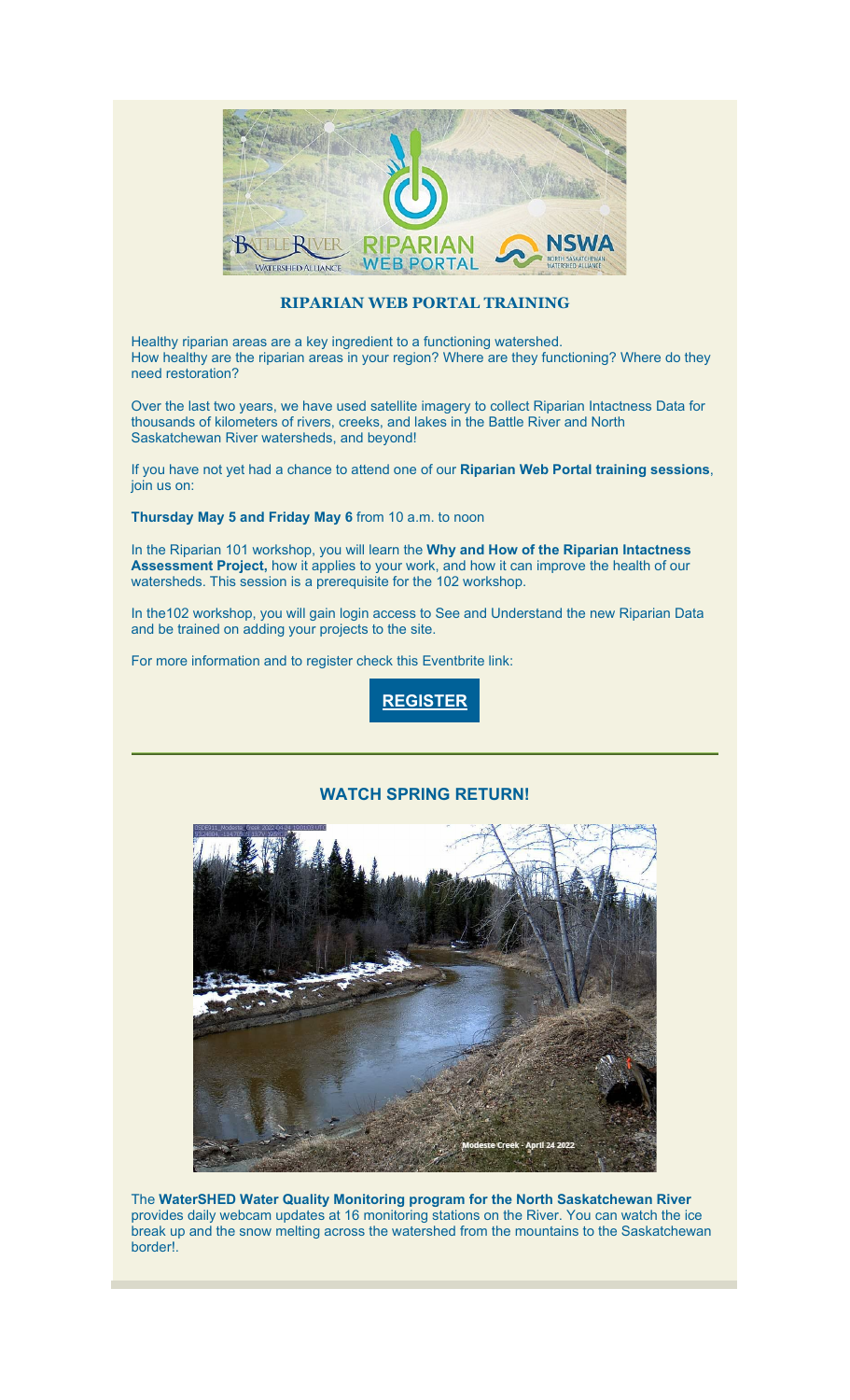NSWA partners with EPCOR, City of Edmonton and Alberta Environment and Parks on this extensive monitoring program. Check out the daily updates on the NSWA website ( scroll to the bottom of the page).

# **[WaterSHED Monitoring](https://nswa.us14.list-manage.com/track/click?u=7440db212d60f2e49343dcf70&id=7515b84559&e=d25282eaaf)**



The North Saskatchewan River is part of the Lake Winnipeg Basin and so we are sharing this information with you regarding the public consultation process underway on the **Federal Sustainable Development Strategy** (FSDS). As you may be aware, efforts on Lake Winnipeg support the Clean Water and Sanitation Goal of the United Nations 2030 Agenda and the FSDS aligns with this Agenda.

Public consultations on the draft strategy, which outlines goals, targets, milestones and implementation strategies to promote a clean environment and tackle the climate crisis, are open.

Have your say and help shape the path toward a cleaner, greener, and more resilient Canada. You have until **July 9, 2022** to provide your comments and feedback.

Your feedback matters – check it out: [https://www.placespeak.com/en/topic/6547-the-federal](https://nswa.us14.list-manage.com/track/click?u=7440db212d60f2e49343dcf70&id=e5ba4023f0&e=d25282eaaf)[sustainable-development-strategy-fsds/#/overview](https://nswa.us14.list-manage.com/track/click?u=7440db212d60f2e49343dcf70&id=e5ba4023f0&e=d25282eaaf) or send written comments or videos by email to [SDO-BDD@ec.gc.ca.](mailto:SDO-BDD@ec.gc.ca)

# **OTHER WATERSHED RESOURCES**

The **Wetland Knowledge Exchange** lists a variety of events/webinars about wetlands - check out the events [here](https://nswa.us14.list-manage.com/track/click?u=7440db212d60f2e49343dcf70&id=ca061bbaaa&e=d25282eaaf)**.**

Effective end of day March 30, 2022, **Alberta Environment and Parks** (AEP) is transitioning its **Temporary Diversion License a**pplication process from WATERS to the new Digital Regulatory Assurance System (DRAS), a full lifecycle regulatory system that aligns with AEP's efforts to transform the regulatory process. More information can be found [here.](https://nswa.us14.list-manage.com/track/click?u=7440db212d60f2e49343dcf70&id=0a59fa9f03&e=d25282eaaf)

**Alberta Environment and Parks (AEP)** places great value on all water resources and continues to find ways to develop reliable quality water supplies for a sustainable economy. To help achieve this, AEP is gathering feedback from stakeholders on proposed amendments to the Water (Ministerial) Regulation to exempt low-risk stormwater use from requiring a Water Act licence. Additional information can be found here [Stormwater management engagement](https://nswa.us14.list-manage.com/track/click?u=7440db212d60f2e49343dcf70&id=618ee8374a&e=d25282eaaf).

The **Environmental Law Centre** posted an article to their website: **[Water Law in Alberta:](https://nswa.us14.list-manage.com/track/click?u=7440db212d60f2e49343dcf70&id=9cbef38247&e=d25282eaaf)  [A Comprehensive Guide](https://nswa.us14.list-manage.com/track/click?u=7440db212d60f2e49343dcf70&id=9cbef38247&e=d25282eaaf)**.

The City of Edmonton is hosting a series of one hour lunchbox webinars on the topics of climate change, energy efficiency, climate resilience and more. Check out the **[website](https://nswa.us14.list-manage.com/track/click?u=7440db212d60f2e49343dcf70&id=9da01db0af&e=d25282eaaf)** for more information!

A webinar hosted by **Putting Beavers to Work** has been posted on **YouTube.** The virtual tour highlighted the use of tools such as pond levellers, culvert exclusion fences, and tree protection strategies for addressing some of the challenges beavers create on our landscape, while maintaining the many benefits their activities can provide. **Cows and Fish and the Alberta Conservation Association** were speakers.

A website with information on [Alberta's Native Trout](https://nswa.us14.list-manage.com/track/click?u=7440db212d60f2e49343dcf70&id=30891bb5a2&e=d25282eaaf) provides information and tools to help protect and support these important species.

**Nature Alberta** is hosting a series of webinars, Nature Network Speaker Series, on a variety of